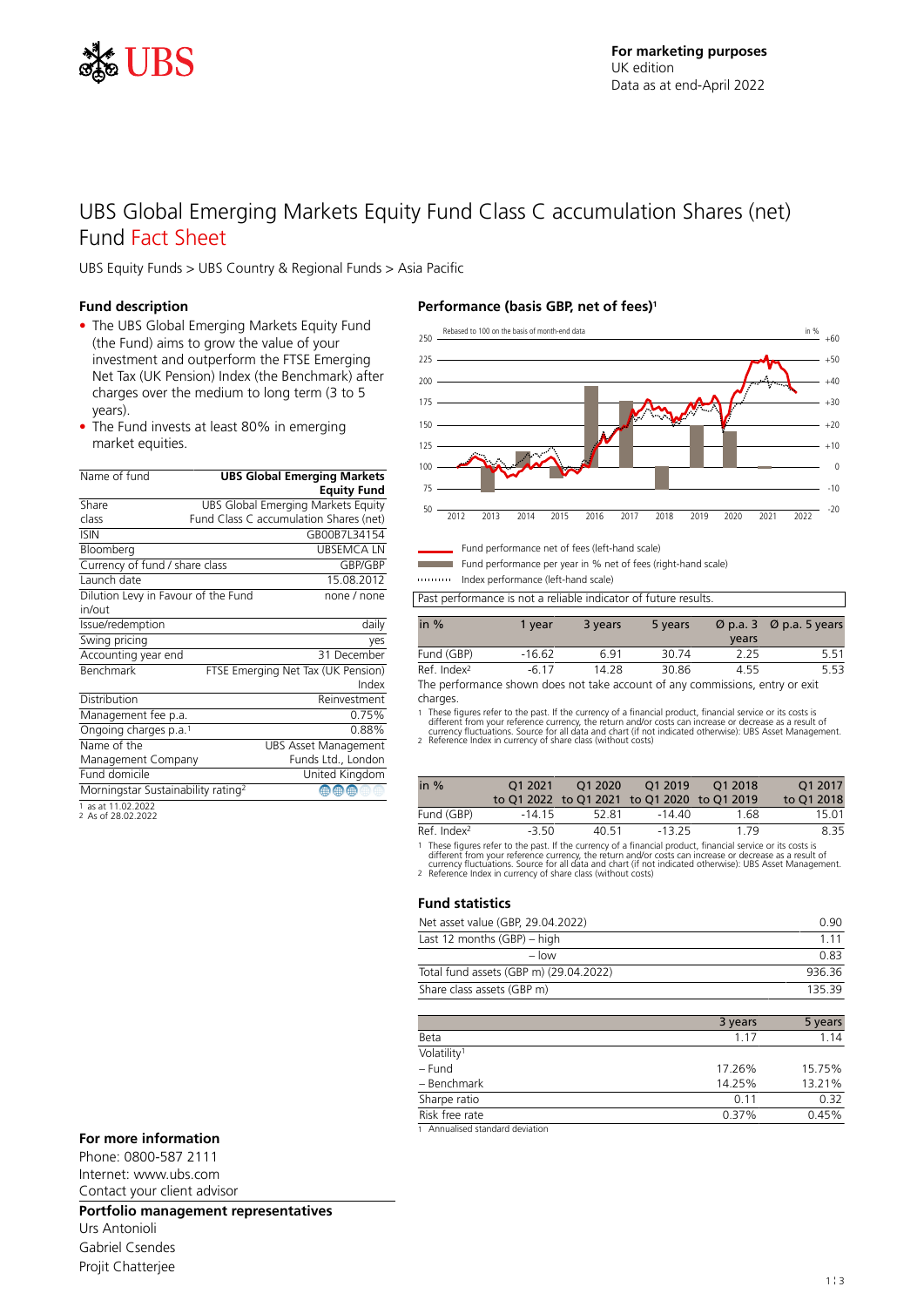# UBS Global Emerging Markets Equity Fund Class C accumulation Shares (net)

### **Market exposure (%)**

| Country        | % of Fund |
|----------------|-----------|
| China          | 31.60     |
| Taiwan         | 20.62     |
| India          | 13.54     |
| Brazil         | 8.73      |
| Indonesia      | 5.56      |
| Mexico         | 4.93      |
| South Africa   | 3.11      |
| Saudi Arabia   | 2.67      |
| United States  | 2.36      |
| United Kingdom | 2.05      |

#### **Sector exposure (%)**

| % of Fund |
|-----------|
| 28.14     |
| 21.88     |
| 13.99     |
| 8.44      |
| 8.35      |
| 7.85      |
| 6.22      |
| 1.62      |
| 0.88      |
| 0.00      |
|           |

### **10 largest equity positions (%)**

| Company                  | % of Fund |  |
|--------------------------|-----------|--|
| Taiwan Semiconductor     | 915       |  |
| Tencent Holdings         | 6.70      |  |
| Reliance Industries      | 4.23      |  |
| Mediatek                 | 355       |  |
| <b>HDFC Bank Limited</b> | 336       |  |

#### **Benefits**

Exposure to the global emerging markets equity space. Advantages of active management, superior risk/return characteristics compared with direct investment and exploiting excellence in global equities research and stock selection.

| Company                  | % of Fund |
|--------------------------|-----------|
| <b>Bank Central Asia</b> | 3.32      |
| Banco Bradesco           | 3.09      |
| Petrobras Pref           | 3.06      |
| Kweichow Moutai          | 2.82      |
| China Mengniu Dairy      | 7 77      |

## **Risks**

Equity risk: Equities (also known as shares) can lose value rapidly and typically involve higher risks than bonds. Counterparty risk: counterparties on trades may default or not comply with contractual obligations resulting in loss. Exchange rate risk: the value of investments may be impacted by changes in the exchange rates of currencies. Derivatives risk: derivatives can be highly sensitive to changes in the value of the asset on which they are based which can increase the size of losses and gains. Liquidity risk: securities may become more difficult to sell or sell at a desired price during difficult market conditions.Emerging market risk: investments in emerging markets can be at greater risk of loss than in developed markets.

#### **Important information**

Past performance is not a guide to future performance. The value of investments and the income from them may go down as well as up and are not guaranteed. Investors may not get back the amount originally invested. Changes in rates of exchange may cause the value of this investment to fluctuate. The Sustainability Exclusion Policy of the Investment Manager outlines the exclusions applicable to the investment universe of the Funds: https://www.ubs.com/global/en/asset-management/investmentcapabilities/sustainability.html. In addition, the controversial weapons exclusion applies to all UK domiciled funds. The information contained in this document should not be considered a recommendation to purchase or sell any particular security and the opinions expressed are those of UBS Asset Management and are subject to change without notice. This document is a marketing communication. Any market or investment views expressed are not intended to be investment research. The document has not been prepared in line with the Financial Conduct Authority requirements designed to promote the independence of investment research and is not subject to any prohibition on dealing ahead of the dissemination of investment research. Please note that additional fees (e.g. entry or exit fees) may be charged. Please refer to your financial adviser for more details. Investors should read the Key Investor Information Document (KIID), Prospectus and any applicable local offering document prior to investing. For a definition of financial terms refer to the glossary available at www.ubs.com/ glossary.